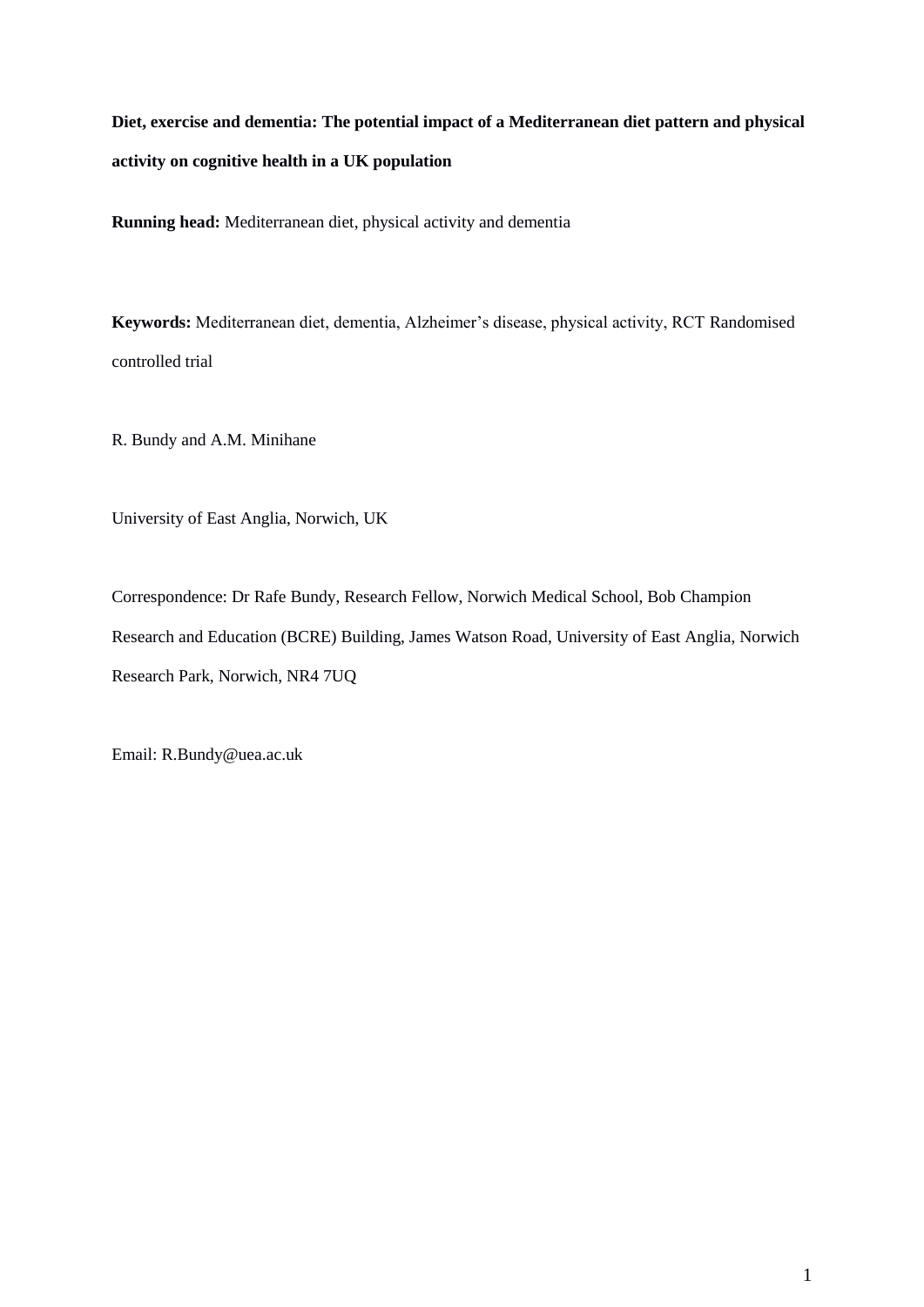#### **ABSTRACT**

**Diet and physical activity play key roles in maintaining health and preventing or delaying disease. The global prevalence of dementia, an umbrella term describing a set of symptoms which affect cognitive function, is set to rise dramatically by 2050, with current drug treatments inadequate. Diet and physical activity are modifiable factors in dementia, influencing both disease risk and pathophysiology. It has been known since the 1950s that a Mediterranean diet has positive health benefits. Over the past 25 years, a causal link has been shown between consumption of a Mediterranean diet and decreased risk of cardiovascular disease (CVD), particularly in Mediterranean countries. There have also been indications that a Mediterranean diet and increased physical activity can improve cognitive health and delay the onset of dementia. However, causative demonstrations of these effects, as well as the feasibility of implementing such lifestyle changes in a non-Mediterranean population, are lacking. The**  *MedEx-UK* **(**Diet, physical activity and dementia risk in UK adults**) programme will attempt to address both these points.** 

## **Introduction**

The World Health Organisation (WHO) defines dementia as a syndrome, usually progressive, where there is deterioration in cognitive function beyond what might be expected from normal ageing (WHO 2018). There are many dementia subtypes, with Alzheimer's disease and vascular dementia accounting for up to 80% of cases, and prevalence is rapidly increasing in the UK and worldwide (SACN 2018). Globally, around 50 million people currently have dementia, with nearly 10 million new cases every year, and there is a predicted tripling in prevalence to over 150 million by 2050 (WHO 2018). In the UK, the Alzheimer's Society note that 816,000 people were affected by dementia in the UK in 2014 (AS 2014), and two years later, it had overtaken ischemic heart disease to become the leading cause of death in England and Wales, accounting for 12% of registered deaths (ONS 2017). The associated social and financial implications are huge, the latter suggested as \$2 trillion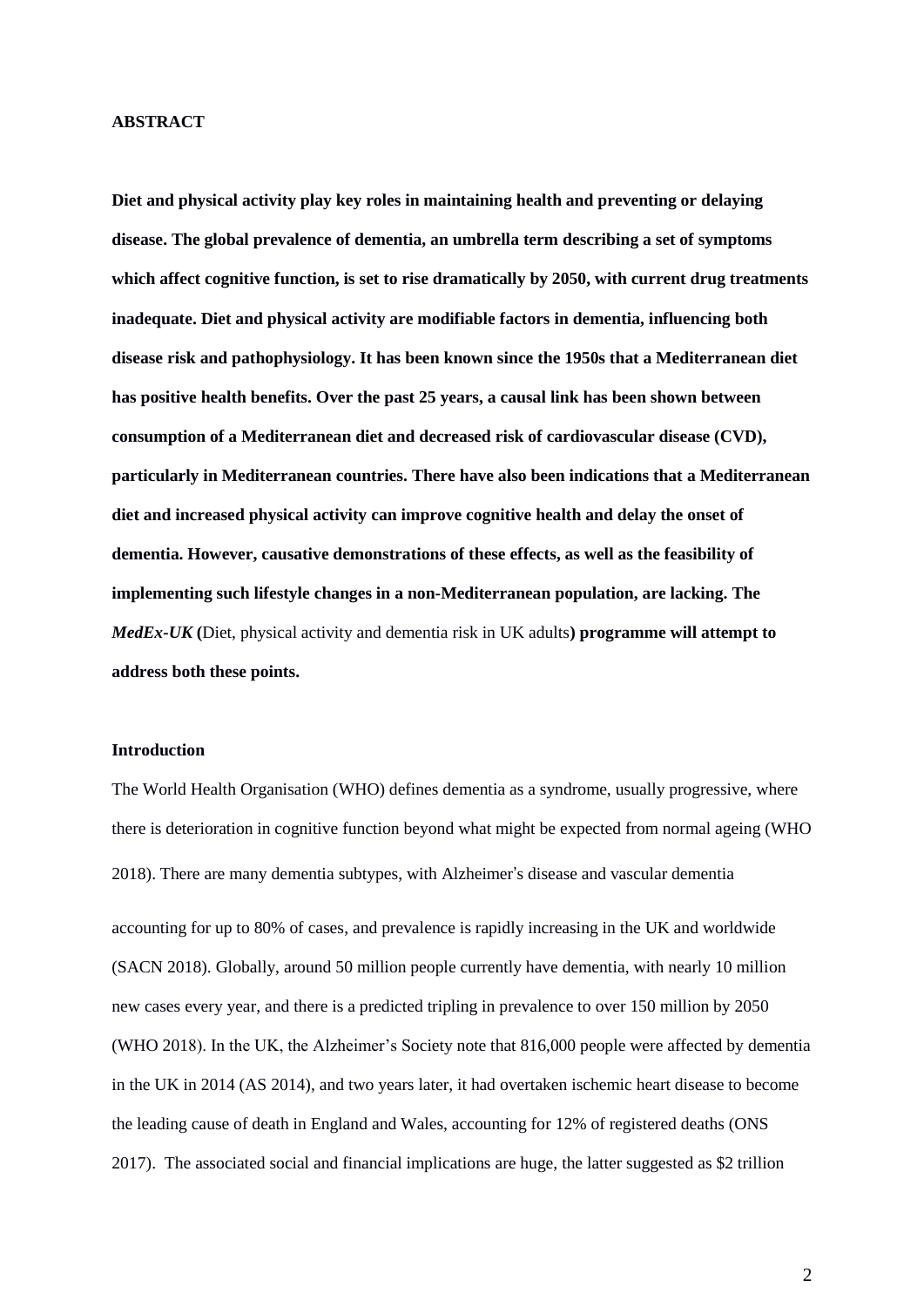globally by 2030 (WHO 2018). Some authors have suggested that dementia represents the greatest global challenge for health and social care in the 21<sup>st</sup> century (Livingston *et al.* 2017).

Encouragingly, age-specific incidence in dementia is declining, certainly in the UK, US and Sweden (Mathews *et al.* 2013), which may in part be attributable to improved cardiovascular health (Wu *et al.* 2016). Many of the key biological processes underlying the disease are potentially modifiable by behavioural intervention, such as with diet and physical activity (Deckers *et al.* 2015). A recent report noted that delaying the onset of dementia by 2 or 5 years would result in a 19% and 33% reduction in prevalence respectively by 2050, and a much lower prevalence of severe dementia (Lewis *et al.* 2014). In the absence of a cure or effective drug intervention, and with some pharmaceutical companies unwilling to invest more money in this area, investigating the potential of modifiable factors such as diet and physical activity to delay progression of dementia is an urgent concern. Two recent reviews provide focus for future work. First, the UK Scientific Advisory Committee on Nutrition (SACN) statement entitled 'Diet, Cognitive Impairment and Dementias' (2018) concluded there is evidence of the specific benefits of a Mediterranean dietary pattern (MDP) on reducing the risk of dementia, although noted thatmore evidence is needed from randomised control trials (RCTs). Second, a recent Lancet Commission stated that of three mechanisms linked to dementia, adherence to a Mediterranean diet could positively influence two ('reduced brain inflammation' and 'reduced brain damage'), and physical activity could positively affect all three (the third being 'increased brain cognitive reserve') (Livingston *et al.* 2017).The *MedEx-UK* programme will specifically study the effects of a Mediterranean diet and physical activity on cognitive function in UK adults at above average risk of dementia.

#### **The Mediterranean diet pattern and health**

The benefits of what Ancel Keys described as a 'good Mediterranean diet' on serum cholesterol levels were first observed by him and his co-workers in Italy in the 1950s, and led to the subsequent publication of the seven countries study (Keys *et al.* 1995). Epidemiological evidence from large cohorts demonstrates protective effects of the Mediterranean diet against cardiovascular diseases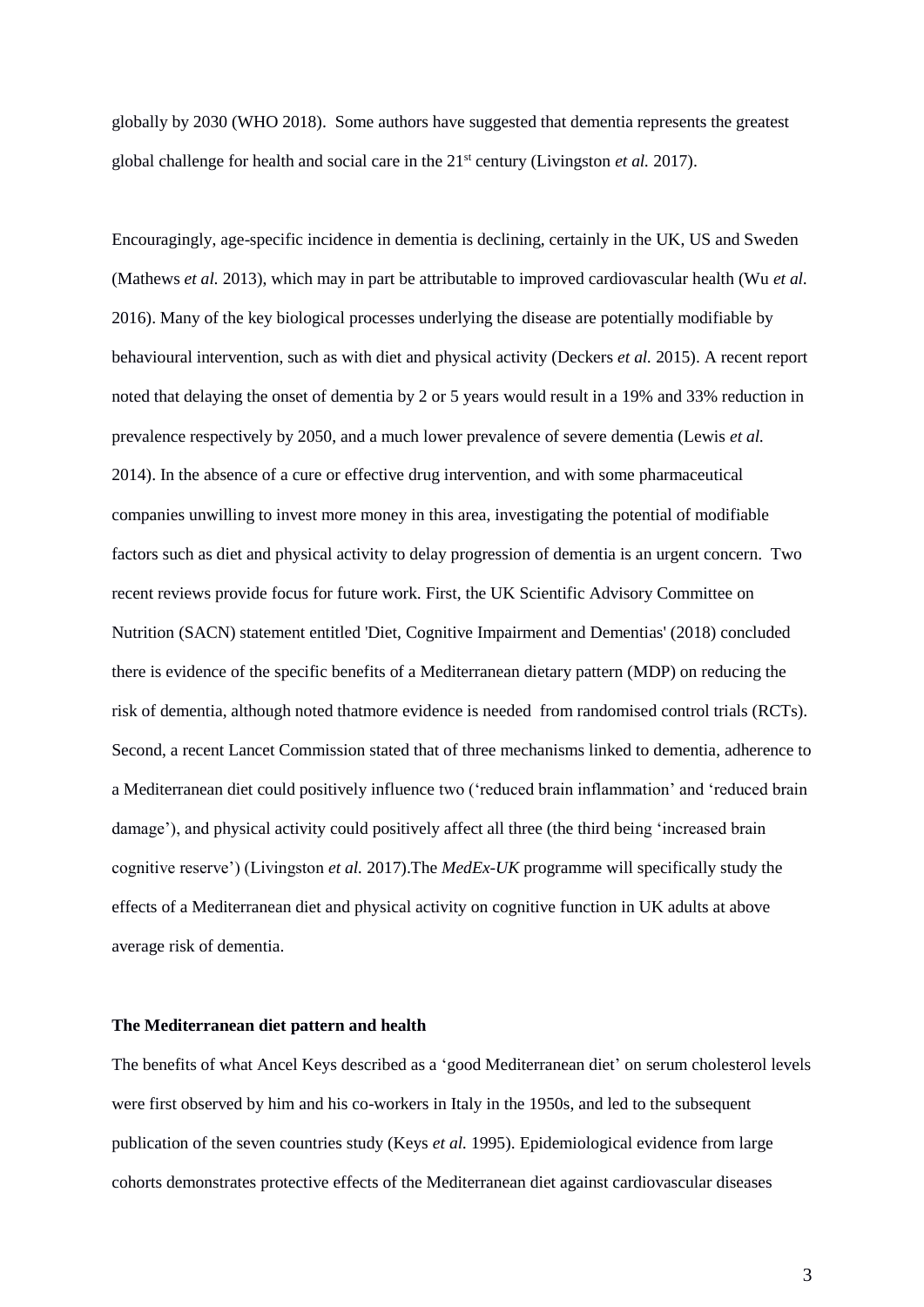(CVD), hypertension, obesity, cancer and all-cause mortality. Subsequently, RCTs have demonstrated benefits of the MDP for the primary and secondary prevention of CVD, type 2 diabetes, atrial fibrillation and breast cancer (Tosti *et al*. 2017).

The Mediterranean diet is defined as being rich in plant foods (cereals, fruit, vegetables, legumes, tree nuts, seeds and olives), with olive oil as the principal source of added fat. Also important are moderate to high intakes of fish and seafood with a correspondingly lower consumption of red meat, moderate consumption of eggs, poultry and dairy products, and a moderate intake of alcohol (mainly wine during meals). In addition, and sometimes forgotten, are considerations such as a preference for seasonality, fresh and minimally processed foods, conviviality (*e.g*. eating meals slowly in the company of others), as well as a lifestyle promoting regular physical activity and adequate rest (Bach-Faig *et al.* 2011).

In a recent review on the health benefits of the MDP, Tosti and colleagues (2017) suggested that the most important health-promoting mechanisms induced by a MDP are: a lipid-lowering effect; protection against oxidative stress, inflammation and platelet aggregation; modification of hormones and growth factors involved in cancer; the inhibition of nutrient sensing pathways by restricting specific amino acids; and gut microbiota-mediated production of metabolites. In addition, Shannon and colleagues (2018) also note the potential of a MDP to increase nitric oxide (NO) production, implicated in many complementary physiological processes such as blood pressure regulation, glucose homeostasis, and neurotransmission. Paradoxically, many of the good habits of the traditional Mediterranean diet and way of life first described by Keys in the 1950s are being lost in countries where they were first observed (*e.g.* Italy, Spain, Greece) with a corresponding increase in metabolic diseases such as CVDs and certain cancers (Tosti *et al.* 2017).

#### **Heart health and cognitive health**

4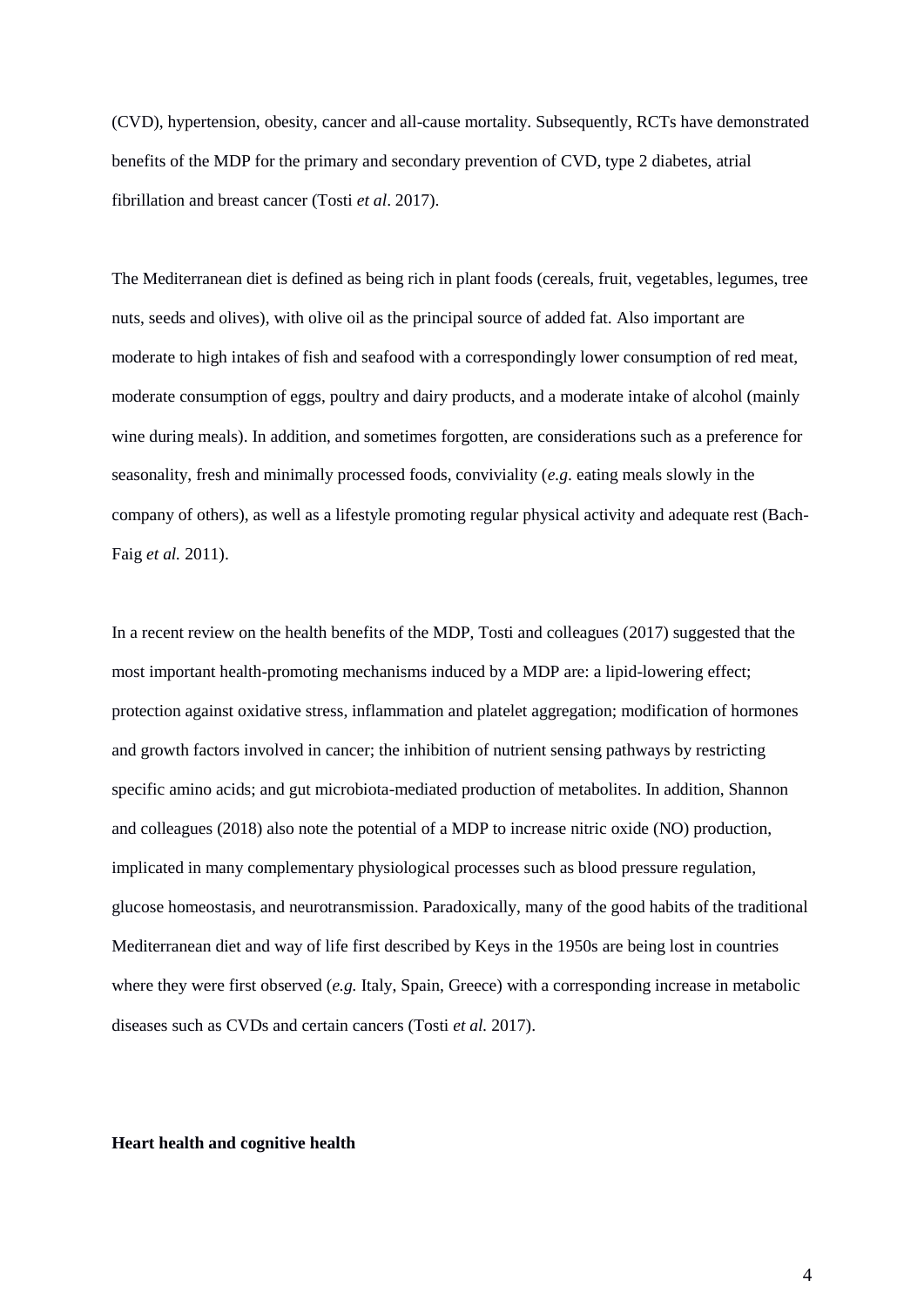The effect of a MDP on CVD risk was initially of great interest to Keys and other researchers, in light of the historical high rate of CVD observed in the US and Northern Europe compared to the Mediterranean countries. The *Lyon Diet Heart* study of the 1990s was the first RCT to show a protective effect of a MDP against CVD mortality in 605 patients who had previously suffered myocardial infarction (MI). So successful was the trial, it was stopped early after the intervention group showed a massive 73% reduction in the rate of cardiac deaths and non-fatal MIs combined compared to controls after 27 months (de Lorgeril *et al.* 1994). Subsequently, the multi-centre *Prevención con Dieta Mediterránea* (*PREDIMED*) study, a large randomised intervention of the effects of the Mediterranean diet supplemented with key ingredients, was published by a Spanish consortium of researchers (Estruch *et al.*, 2013). Participants (*n*=7447) aged 55 to 80 years and at high risk of CVD were randomised into one of three study groups: Mediterranean diet supplemented with extra-virgin olive oil (EVOO, 1 litre per week); Mediterranean diet supplemented with nuts (30 g per day of mixed tree nuts); or a control group (given advice to reduce dietary fat based on American Heart Association recommendations). An approximate 30% reduction in the relative risk of major CV events was observed in both intervention groups compared with controls after a median 4.8 year follow-up [adjusted hazard ratios (HR) 0.70 (95% CI: 0.54 to 0.92) and 0.72 (95% CI: 0.54 to 0.96) for the EVOO and nuts groups respectively].

Such powerful effects of the Mediterranean diet on CVD outcomes have been followed by evidence on the potential of a Mediterranean diet to improve cognitive health, and delay or reduce the incidence of dementia. As mentioned previously, CVD and dementia share some underlying physiological processes, such as deregulated glucose and lipid metabolism, reduced vascular function and tissue perfusion, and a pro-inflammatory and oxidative state. It is interesting to note that in the *PREDIMED* study, stroke risk (a component of the primary outcome score) decreased significantly by almost 40% in both intervention groups combined. It is therefore likely that improved cardiovascular health, including increased cerebral blood flow, contribute to the improved cognition associated with a MDP.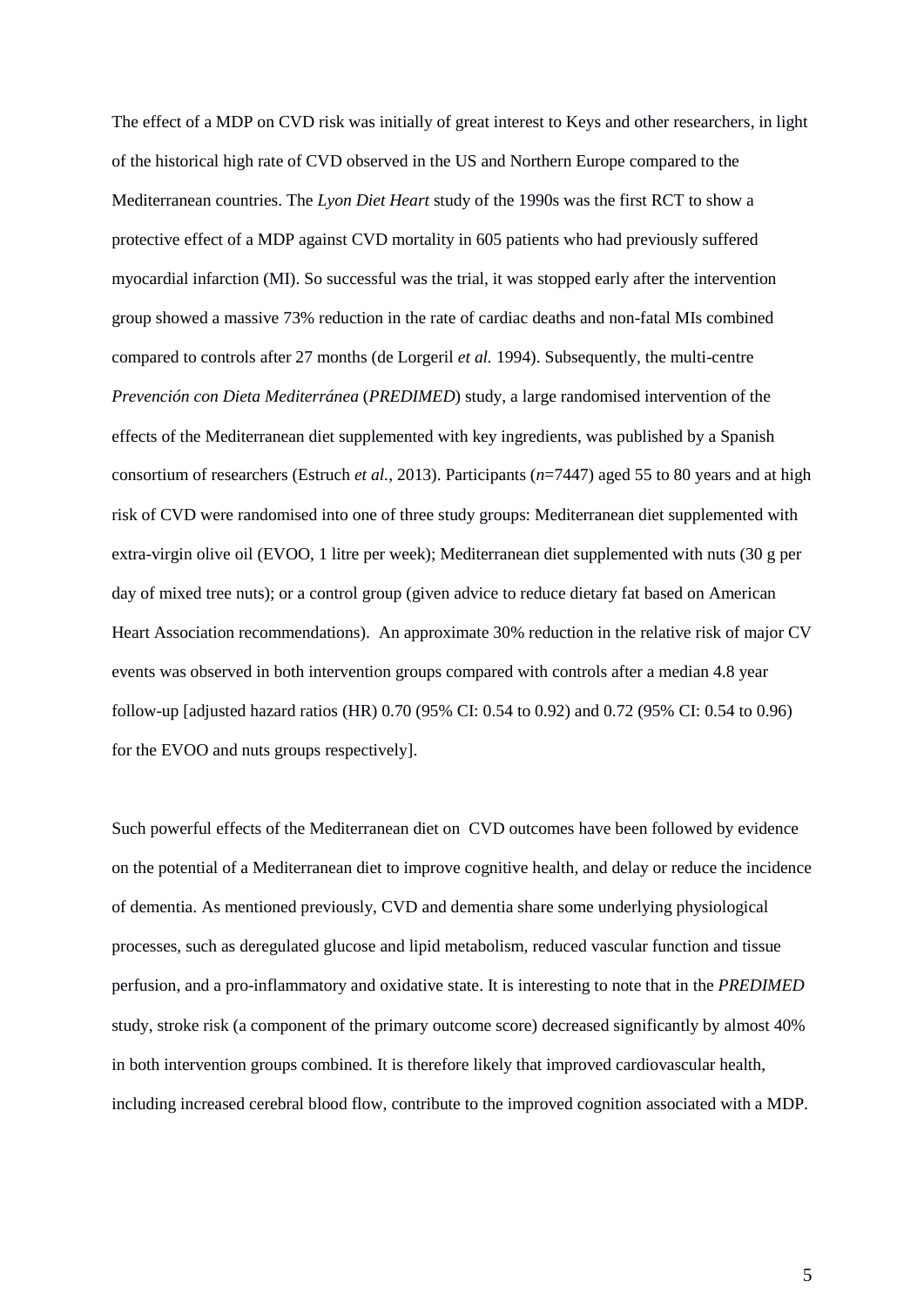SACN has recently reviewed the epidemiological evidence from a number of meta-analyses and systematic reviews of the effects of a MDP on cognitive function and dementia (including a total of 19 prospective cohort studies in participants ranging from 62- to 80-years-old) and note that the majority of these studies show a beneficial association (SACN 2018). For example, a meta-analysis by Singh and colleagues (2014) noted that subjects with the greatest adherence to a MDP (highest versus lowest tertile) had a 27% reduced risk of developing mild cognitive impairment (MCI) [two prospective cohort studies (PCS): HR 0.73 (95% CI: 0.56 to 0.96)], a 36% reduced risk of developing Alzheimer's disease (AD) [two PCS: HR 0.64 (95% CI: 0.46 to 0.89)] and a 33% reduced risk of developing either MCI or AD [four PCS: HR 0.67(95% CI: 0.55 to 0.81)]. Cao *et al.* (2016) observed similar effects sizes, in a meta-analysis that included five PCS [3 of which were also included in Singh *et al.* (2014)] and which showed positive association between a MDP and reduced risk of developing cognitive impairment (MCI or dementia) [relative risk (RR) 0.69, 95% CI: 0.57 to 0.84]. Psaltopoulou *et al.* (2013) pooled data from four PCSs, four cross-sectional studies and one casecontrol study in a meta-analysis which showed that high (but not moderate) adherence to a MDP was associated with less cognitive impairment (MCI, AD and other dementias; RR 0.60, 95% CI: 0.43 to 0.83). Finally, Sofi *et al.* (2010) observed in a meta-analysis of four PCS that a two-point increase in a 9-point Mediterranean diet adherence score (of which a higher score shows better compliance to a MDP) was associated with lower risk of developing neurodegenerative diseases.

Of particular relevance to the planned *MedEx-UK* study, is a 14 year prospective cohort study comprising 1880 community-dwelling elders without dementia living in New York. This showed that both Mediterranean-type diet adherence [compared with low diet score, HR or high diet score was 0.60 (95% CI: 0.42 to 0.87)] and physical activity [compared with no physical activity, HR for high physical activity was 0.67 (95% CI: 0.47 to 0.95)] were associated with lower AD risk (Scarmeas *et al.* 2009). Compared with those neither adhering to the diet nor participating in physical activity, volunteers with the highest adherence to a MDP and high physical activity had a lower risk of AD [HR, 0.65 (95% CI: 0.44 to 0.96)].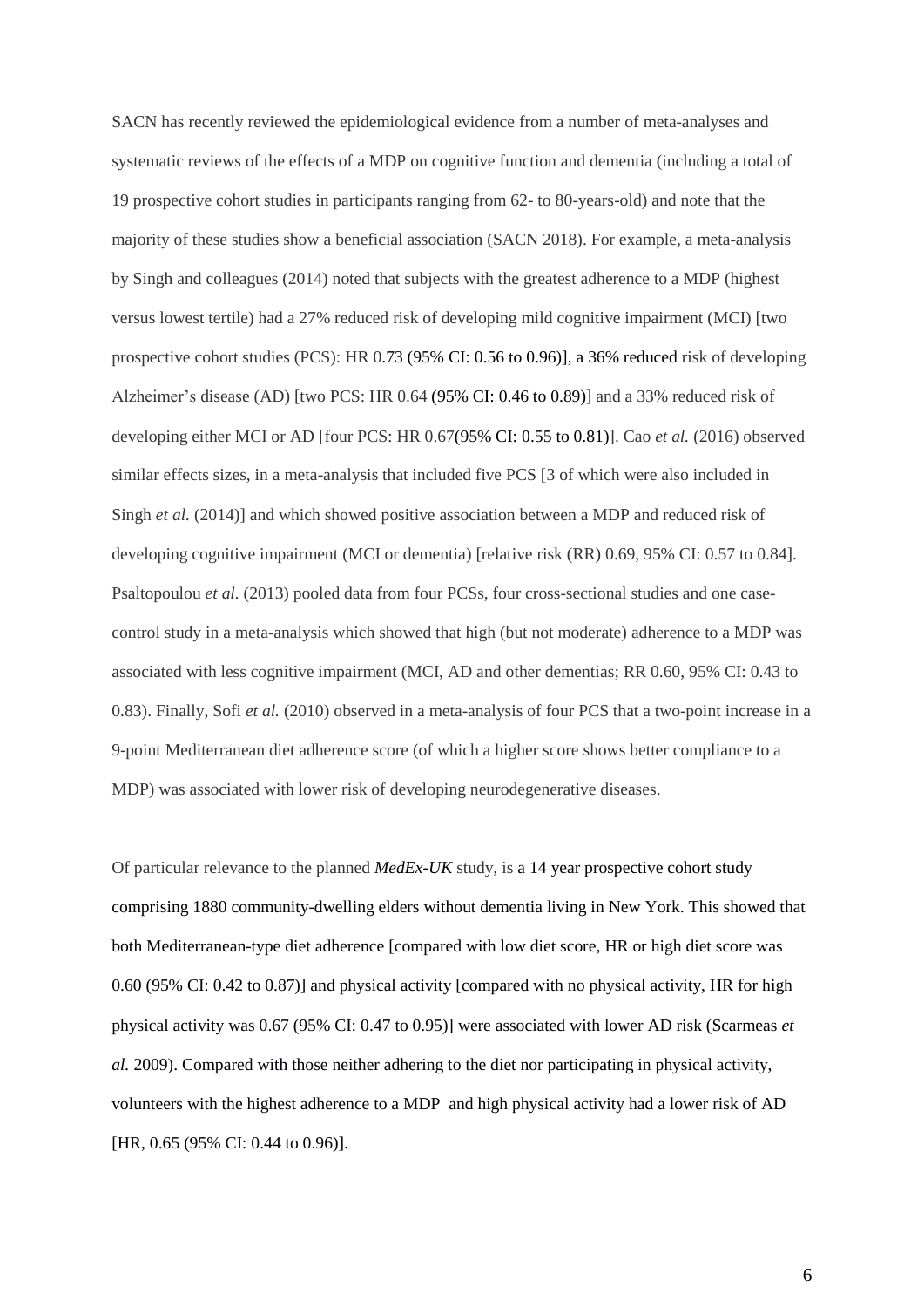The only RCT included by SACN on the effect of a MDP on cognitive health is a sub-study of the original *PREDIMED* trial from the Navarra cohort (Martinez-Lapiscina 2013a). This showed small but significant benefits in both Mediterranean diet intervention groups compared with the control group for the Mini-mental State Examination [MMSE; HR 0.62 (95% CI: 0.18 to1.05) for the EVOO group and HR 0.57 (95%CI 0.11 to 1.03) for the nuts group, of a 30 point scale] for the clock drawing test, a simple tool that is used to screen people for signs of neurological problems [HR 0.51 (95% CI: 0.20 to 0.82) for the EVOO group and HR 0.33 (95% CI: 0.003 to 0.67) for the nuts group, of a 7 point scale] in 522 adults over 6.5 years. Additionally, MCI was assessed in a sub-cohort of the same trial (*n*=268) and a reduced risk was observed in the Mediterranean diet group supplemented with EVOO [OR 0.34 (95%: CI: 0.12 to 0.97), but not in the group supplemented with nuts (Martinez-Lapiscina 2013b). Notably, cognitive outcomes were only measured at the end of the follow-up period, and so differences may have been present at baseline (SACN 2018)

A recent systematic review, however, identified five separate RCTs on the effects of a MDP on cognition, including five specific sub-studies from *PREDIMED* RCT (only two of which were reported by SACN; Radd-Vagenas *et al.* 2018). The authors note that only 8 of the 66 cognitive outcomes measured within these studies indicated that Mediterranean diet was associated with better cognitive performance, with effect sizes ranging from small  $(0.32)$  to large  $(1.66)$ . They concluded that although there is inconsistent evidence for an overall significant effect of a Mediterranean diet on cognitive function, evidence from the five *PREDIMED* sub-studies (which were deemed to be the best designed) was strongest. In these trials, three composite cognitive scores (memory, frontal and global function) were found to be significantlyimproved by a MDP, with effect sizes ranging from 0.39 to 1.29. This led the authors to suggest that additional research from well-designed RCTs is warranted.

## **Future directions and MedEx-UK**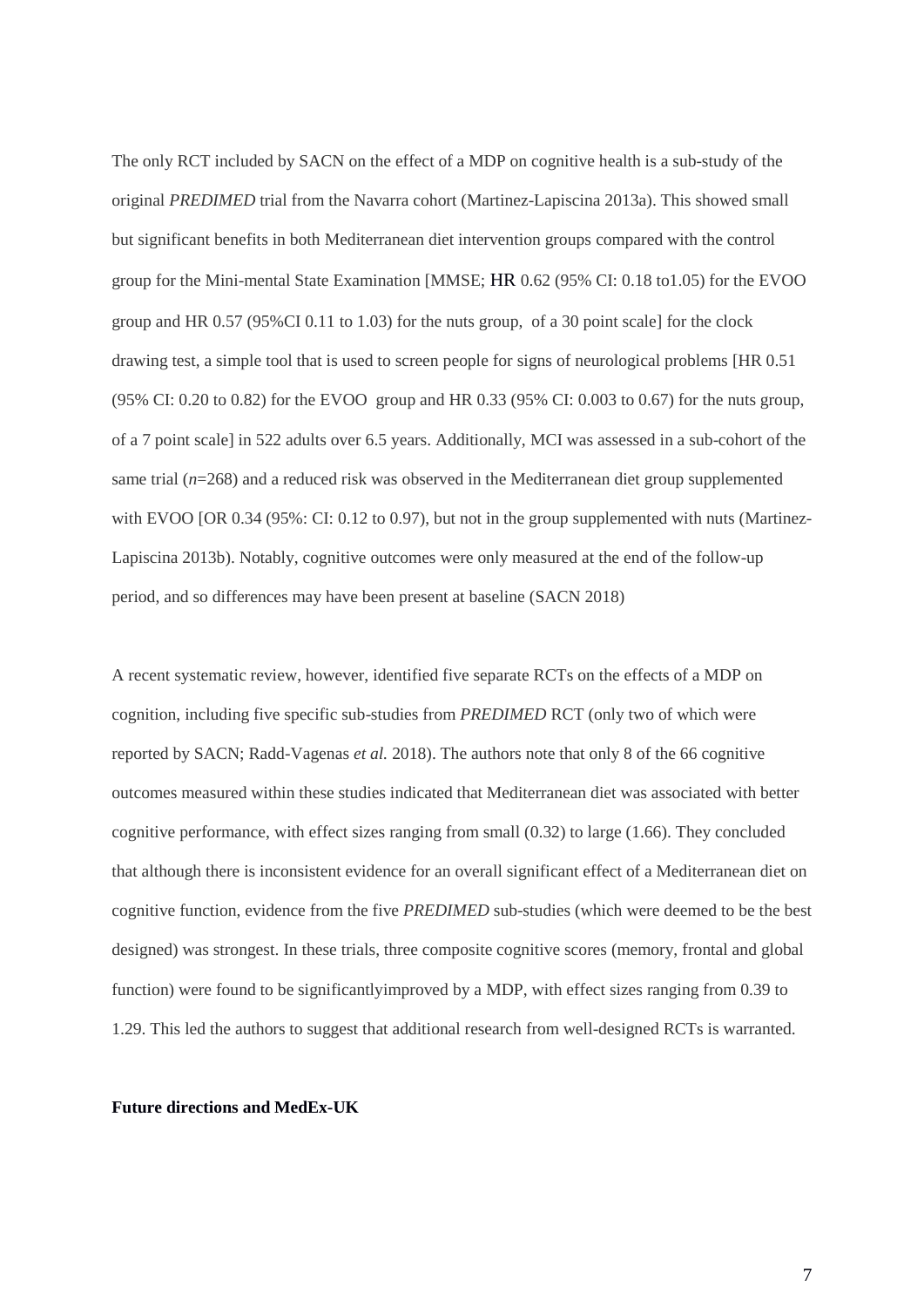While attempts have been made to disentangle the effects of specific components of the Mediterranean diet and their effects on health (which include mono- and poly-unsaturated fatty acids, such as oleic and omega-3s, soluble fibre, vitamins and minerals, and various polyphenols), intervention with a portfolio diet approach, such as a MDP, provides a more pragmatic approach from a public health perspective. SACN has concluded there is currently insufficient evidence linking individual nutrients (B vitamins, vitamins C and E and omega-3 fatty acids and polyphenols) with prevention of cognitive decline or cognitive impairment, and other authors have suggested synergistic and interactive effects of various nutrients found in the MDP on reducing inflammation (Tosti *et al.* 2017).

There has been recent interest in using multi-domain interventions as an approach to improve health outcomes. A recent example specific to dementia is the *Finnish Geriatric Intervention Study to Prevent Cognitive Impairment and Disability* (*FINGER)* trial, which assessed the effect of a diet based on Finnish Nutrition Recommendations, exercise, cognitive training and monitoring of vascular risk in at-risk elderly Finnish adults over a 2-year period, and reported an effect size of 0.13 on cognitive performance (Ngandu *et al*. 2015). Approaches which specifically support behavioural modification to improve adherence to diet or exercise may also improve the chances of a successful intervention. For example, the *PREDIMED* programme provided both individual (with a dietitian) and group support for participants approximately every 3 months, meaning between 12 and 26 sessions of each depending on the overall study length, and this robust-design may have contributed in part to the success of the programme (Raad-Vagenas *et al*. 2018).

Finally, SACN (2018) and Raad-Vagenas and colleagues (2018) have made recommendations for future research in the area of diet and cognition. A summary of salient points include: having more evidence from RCTs, targeting at-risk groups; using a parallel design to avoid potential residual changes in cross-over studies; characterising relevant genotypes and lifestyle factors related to cognition; using various tests of cognition and brain morphology; assessing biomarkers and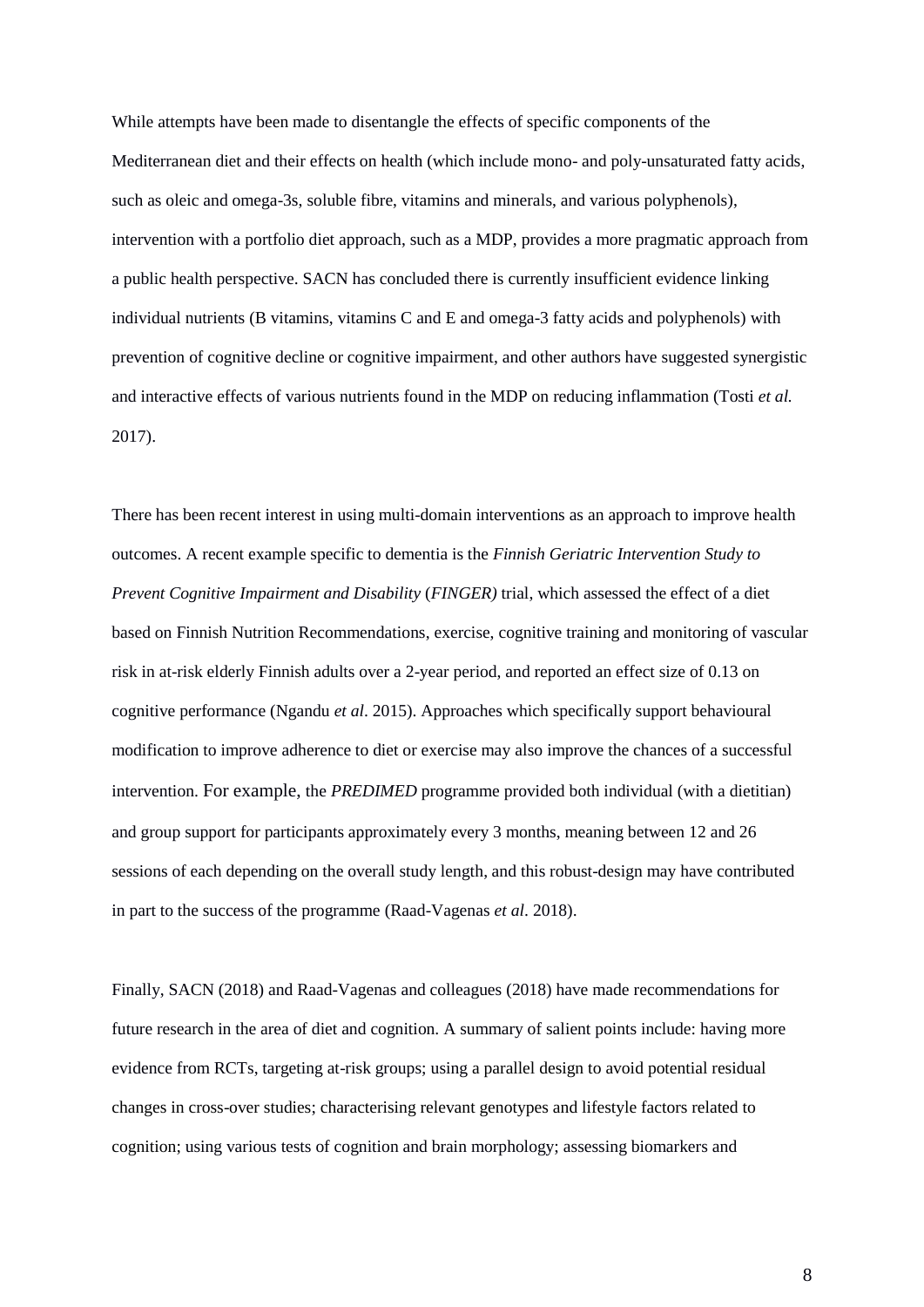neuroimaging; baseline assessment of the Mediterranean diet; defining minimum quantities of recommended foods; providing culinary instructions (including cooking); controlling cohorts for relevant confounding factors, such as childhood cognitive ability; and using novel technologies to increase compliance, such as behavioural strategies.

*MedEx-UK* , funded by *Alzheimer's Research UK (ARUK)* to run initially between January 2018 and June 2020, is the first multi-domain programme in the UK to study to effects of a MDP and physical activity on cognitive health. The first intervention phase of the programme is to run a feasibility study of changing diet and physical activity over a 24-week period (during 2019), with the intention to conduct a follow-on intervention study over a 2- to 5-year period to assess the effect of a MDP and physical activity on cognitive decline in 1000+ adults at above average risk of dementia. Previous evidence has shown that adhering to a MDP in a non-Mediterranean country such as the UK can present certain difficulties, such as adapting to a new eating pattern, and a non-conducive British culture and climate, presenting potential barriers to long-term adherence (Middleton *et al.* 2015). Therefore, it is important to assess how effectively people's behaviour can be changed before upscaling the intervention.

For the feasibility trial, the aim is to recruit 108 adults aged 55-74 years with a CVD risk profile (a QRISK3 score of 15 or above) and subjective memory impairment, who are therefore at above average risk of dementia. The study is multi-centre, being conducted at UEA (UK), Birmingham University (UK), and Newcastle University (UK), where recruitment will be through local general practitioners. Potential participants will be initially screened using an online questionnaire. The main recruitment criteria are a Mediterranean diet score of less than nine (based on the same 14-point Mediterranean Diet Questionnaire employed by *PREDIMED*), and physical activity levels less than 100 minutes per week, with exclusions for those who meet dementia or MCI criteria, or who have moderate to severe depression, or any other serious mental disorder. Participants will be randomised onto one of three arms: MDP, MDP plus physical activity, and the control group.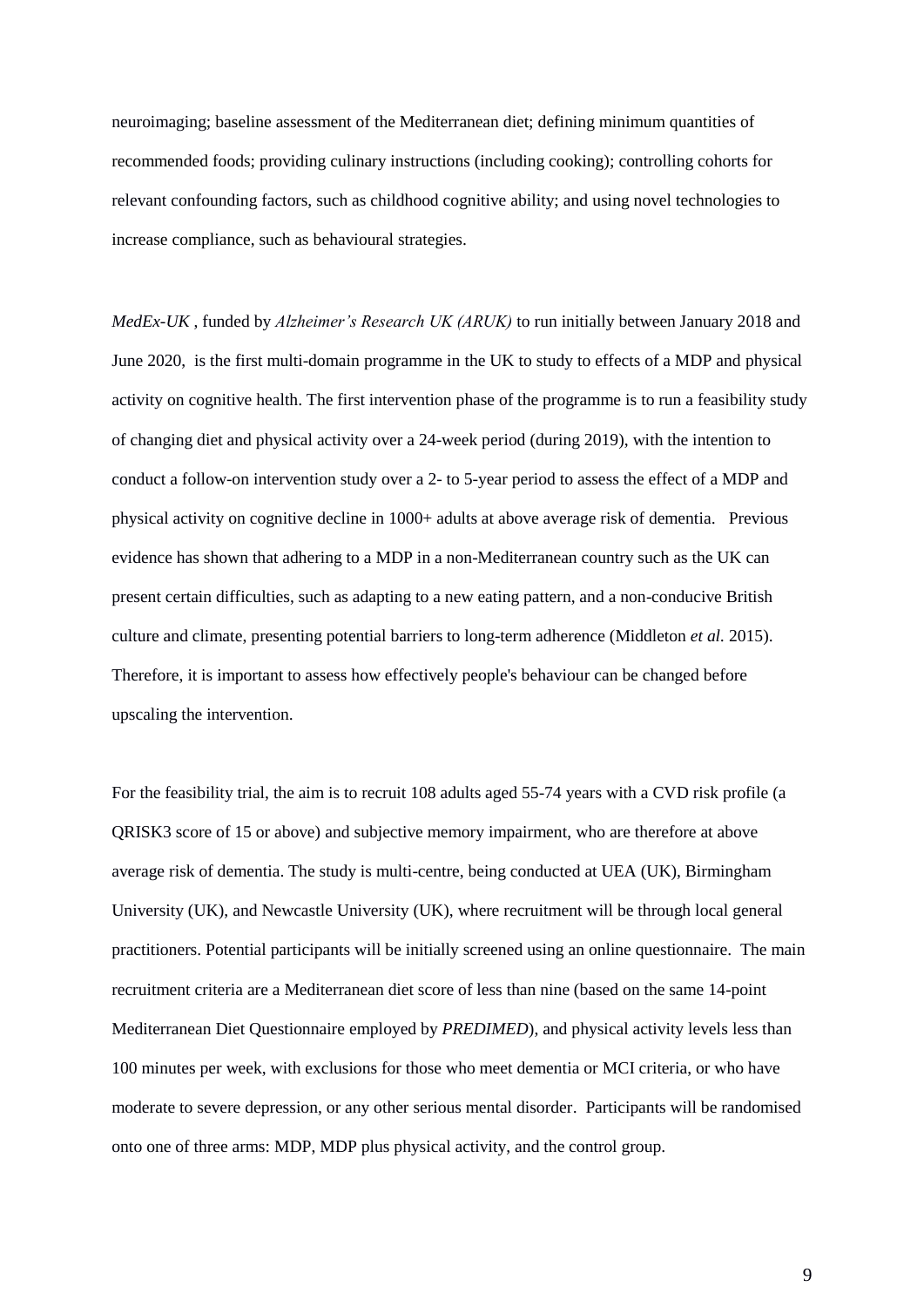*MEDEx-UK* will have a strong behavioural intervention component to help effect change. First, a comprehensive online platform called LEAP2 will be used, previously developed for the *LiveWell* study (Lara *et al*. 2016), which will allow participants to search for Mediterranean style recipes, plan and log their physical activity levels, be sent and receive online support, and shop (through a supermarket online delivery system) for Mediterranean style ingredients. The second component will be group-based interventions, consisting of group sessions, which will involve training on the online platform, explanation of the principles of the Mediterranean diet and physical activity requirements, peer support to identify and overcome barriers to adopting a Mediterranean diet, as well as providing ideas and support to adhere to it. The control group will be provided with advice on healthy eating. They will have basic access to the online platform, but no group sessions beyond initial training.

The primary outcome for this feasibility study will be the ability of participants to increase their Mediterranean diet score by at least 3 points and physical activity to over 150 minutes of moderate activity per week. Secondary outcomes include a battery of cognitive function tests and magnetic resonance imaging to examine functional and temporal changes in brain structure, vascular assessments including flow mediated dilation, various plasma biochemical markers and *APOE*  genotyping. Although the feasibility study will be underpowered to examine the impact of intervention on many of these outcome measures, their inclusion is to inform the design of a larger follow-on *MedEx-UK* intervention trial.

# **Conclusion**

*MedEx-UK* is a multi-domain programme that will study the effect of a MDP and physical activity on cognitive health, and will address many of the shortfalls of previous research, by having a robust study design, appropriate measures of diet and cognition, and behavioural intervention to increase compliance. If the feasibility trial is successful, a larger follow-up study will be undertaken, which

10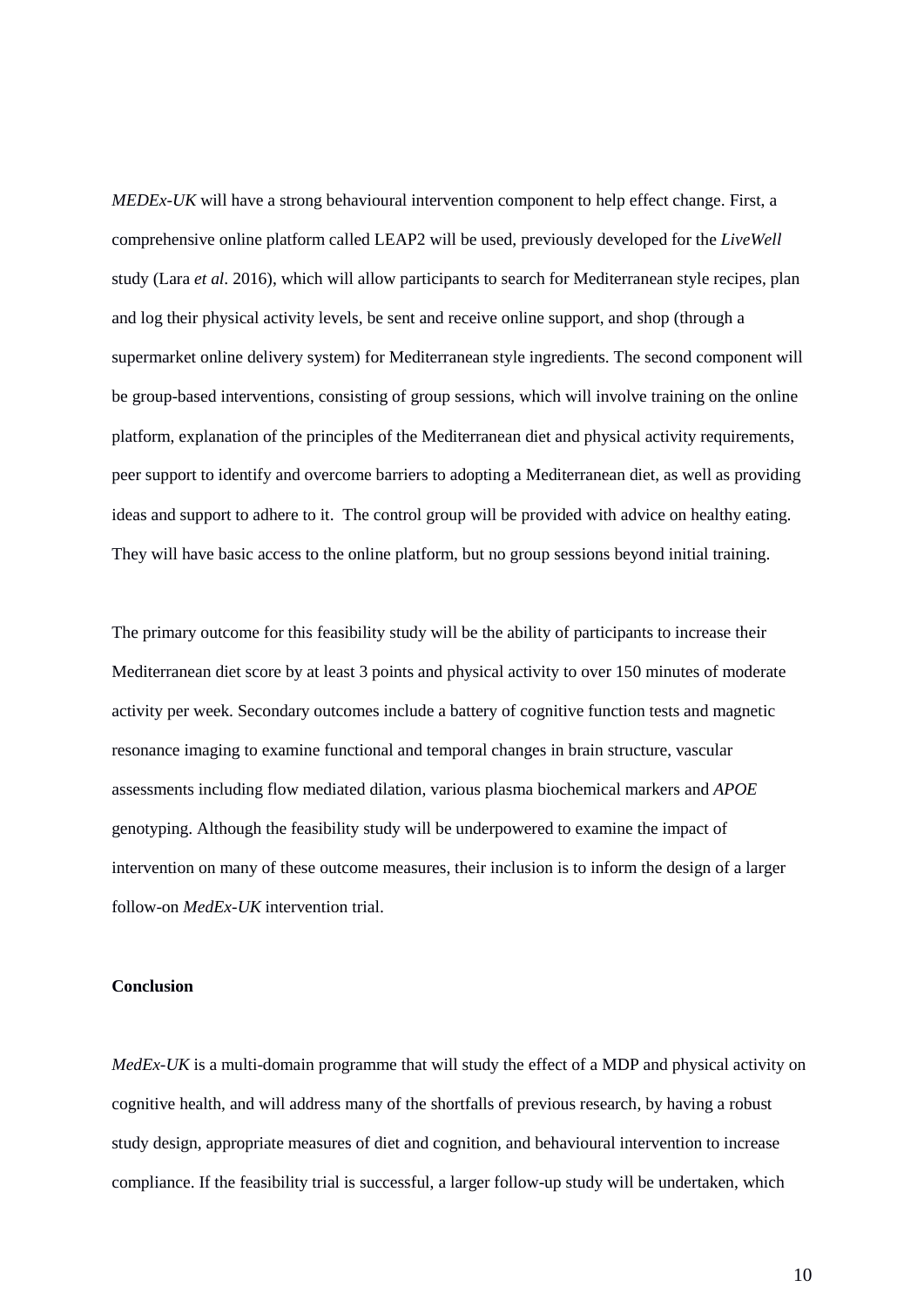could eventually provide a structured and systematic approach to reducing dementia risk in at-risk adults using diet and exercise with group and peer support. As mentioned previously, a shift in the onset of dementia by even 2 years would have a significant effect on prevalence in the UK population with reduced burden on the NHS, as well as society in general.

# **Acknowledgements**

The current project 'Diet, physical activity and dementia risk in UK adults: Epidemiology and MedEx feasibility study' is funded by the Alzheimer's Research UK Prevention and Risk Reduction Fund, reference number ARUK-PRRF2017-006UK. Co-investigators on the *MedEx-UK* programme are Professor Michael Hornberger (UEA), Dr Narelle Berry (UEA), Dr Wendy Hardeman (UEA), Dr Sarah Hanson (UEA), Professor John Mathers (Newcastle University), Dr Blossom Stephen (Newcastle University), Dr Mario Siervo (Newcastle University), Dr Stella Paddick (Newcastle University), Dr Sarah Aldred (Birmingham University) and Professor Hugh Markus (Cambridge University).

# **Conflict of interest**

The authors have no conflict of interest to declare

## **References**

AS (Alzheimer's Society) (2014) Dementia UK: Update, London: Alzheimer's Society

Bach-Faig A, Berry EM, Lairron D *et al.* (2011) Mediterranean diet pyramid today. Science and cultural updates. Public Health Nutrition 14: 2274-2284

Cao L, Tan L, Wang HF, Jiang T *et al.* (2016) Dietary Patterns and Risk of Dementia: a Systematic Review and Meta-Analysis of Cohort Studies. Molecular Neurobiology 53: 6144-6154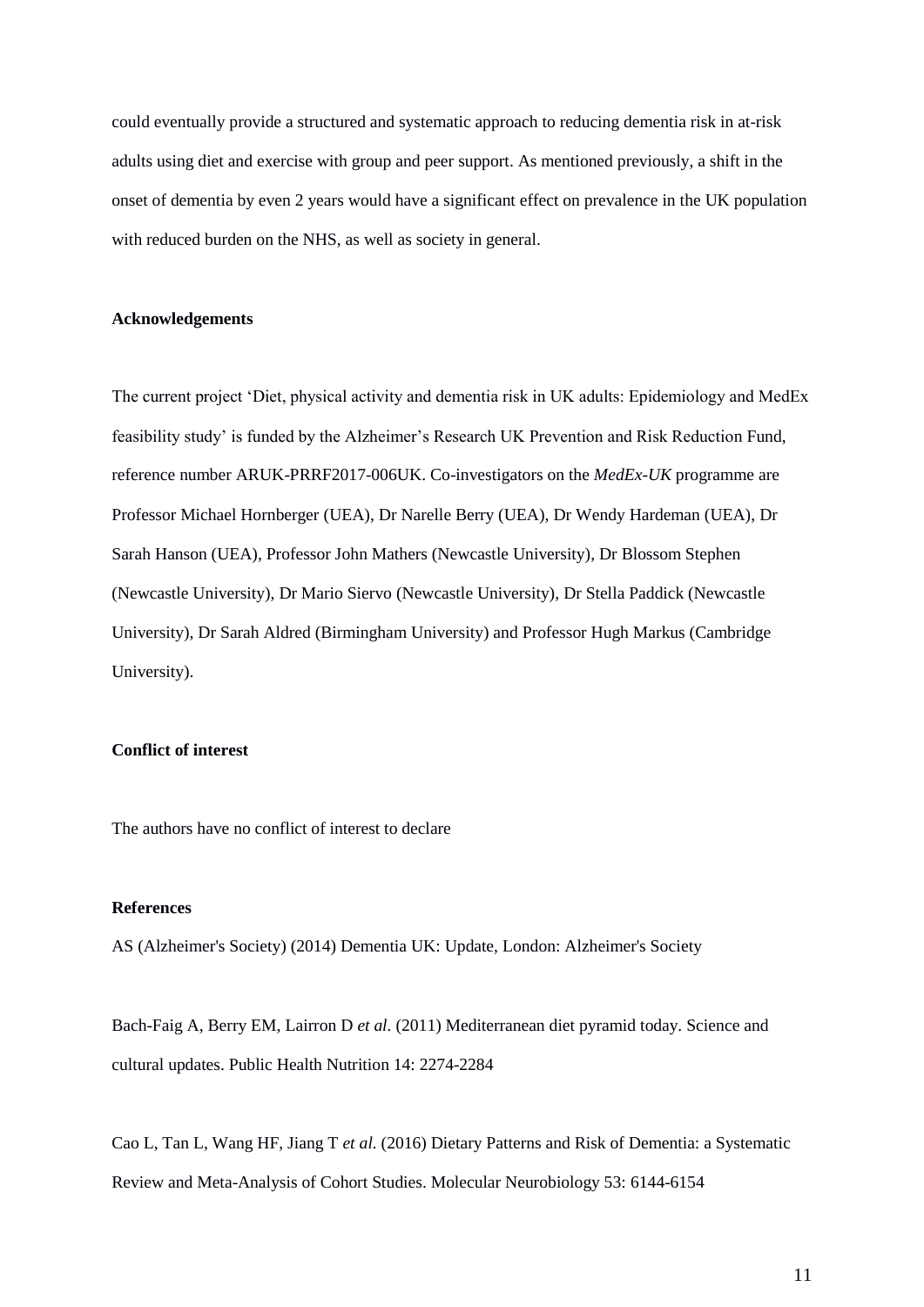Deckers K, van Boxtel MP, Schiepers OJ *et al.* (2015) Target risk factors for dementia prevention: a systematic review and Delphi consensus study on the evidence from observational studies. International Journal of Geriatric Psychiatry 30: 234-246

de Lorgeril M, Renaud S, Mamelle N, *et al.* (1994) Mediterranean alpha-linolenic acid-rich diet in secondary prevention of coronary heart disease. Lancet 343:1454–1459

Estruch R, Ros E, Salas-Salvadó J, *et al.* (2013) PREDIMED Study Investigators. Primary prevention of cardiovascular disease with a Mediterranean diet. New England Journal of Medicine 368:1279– 1290.

Keys A (1995) Mediterranean diet and public health: Personal reflections. The American Journal of Clinical Nutrition. 61:1321S

Lara, J., *et al.* (2016) Pilot Randomised Controlled Trial of a Web-Based Intervention to Promote Healthy Eating, Physical Activity and Meaningful Social Connections Compared with Usual Care Control in People of Retirement Age Recruited. PLoS One 11: p. e0159703.

Lewis F, Karlsberg Schaffer S, Sussex J *et al.* (2014) The Trajectory of Dementia in the UK - Making a Difference. Office of Health Economics: Consulting Report

<https://www.ohe.org/publications/trajectory-dementia-uk-making-difference> (Accessed 4/5/2018)

Livingston G, Sommerlad A, Orgeta V *et al.* (2017) Dementia prevention, intervention, and care. Lancet 390: 2673-2734

Martinez-Lapiscina EH, Clavero P, Toledo E *et al.* (2013a) Mediterranean diet improves cognition: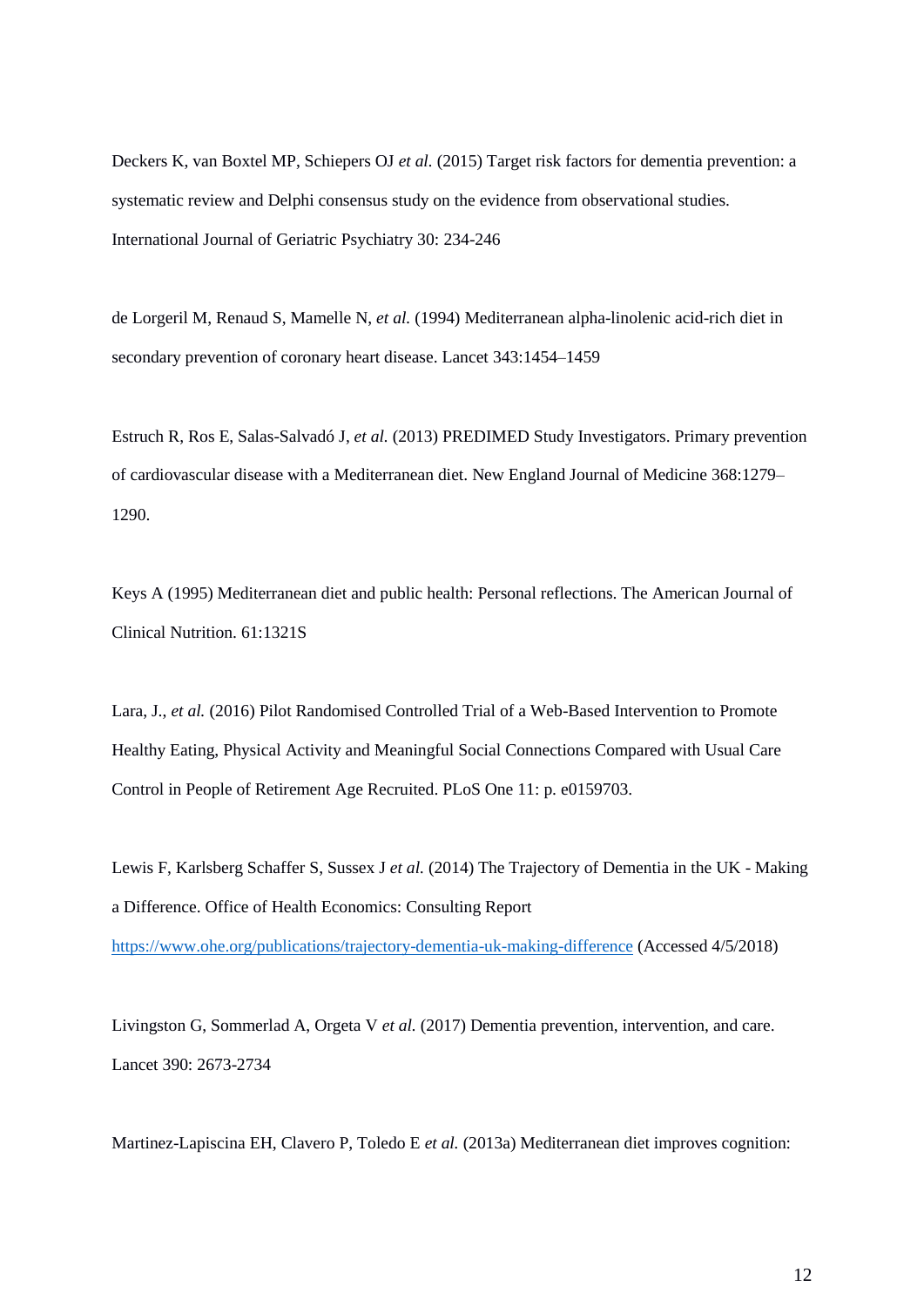the PREDIMED-NAVARRA randomised trial. Journal of Neurology, Neurosurgery, and Psychiatry 84:1318–1325

Martinez-Lapiscina EH, Toledo E, Clavero P *et al.* (2013b) Virgin olive oil-rich Mediterranean diet improves cognition: the PREDIMED-Navarra randomized, prevention trial. Annals of Nutrition & Metabolism 62:36

Matthews FE, Arthur A, Barnes LE *et al.* (2013) A two-decade comparison of prevalence of dementia in individuals aged 65 years and older from three geographical areas of England: results of the Cognitive Function and Ageing Study I and II. Lancet 382:1405-12

Middleton, G. *et al.* (2015) Brief Report: Implementing a Mediterranean Diet Intervention into a RCT: Lessons Learned from a Non-Mediterranean Based Country. The Journal of Nutrition Health and Aging 19:1019-1122.

ONS (Office for National Statistics) (2017) Deaths registered in England and Wales (Series DR): 2016, UK: Office for National Statistics.

[https://www.ons.gov.uk/peoplepopulationandcommunity/birthsdeathsandmarriages/deaths/datasets/de](https://www.ons.gov.uk/peoplepopulationandcommunity/birthsdeathsandmarriages/deaths/datasets/deathsregisteredinenglandandwalesseriesdrreferencetables) [athsregisteredinenglandandwalesseriesdrreferencetables](https://www.ons.gov.uk/peoplepopulationandcommunity/birthsdeathsandmarriages/deaths/datasets/deathsregisteredinenglandandwalesseriesdrreferencetables) (Accessed 4/5/2018)

Psaltopoulou T, Sergentanis TN, Panagiotakos DB *et al.* (2013) Mediterranean diet, stroke, cognitive impairment, and depression: A meta-analysis. Annals of Neurology: 74: 580-591

Radd-Vagenas SR, Duffy SL, Naismith SL *et al.* (2018) Effect of the Mediterranean diet on cognition and brain morphology and function: a systematic review of randomized controlled trials. American Journal of Clinical Nutrition 107: 389-404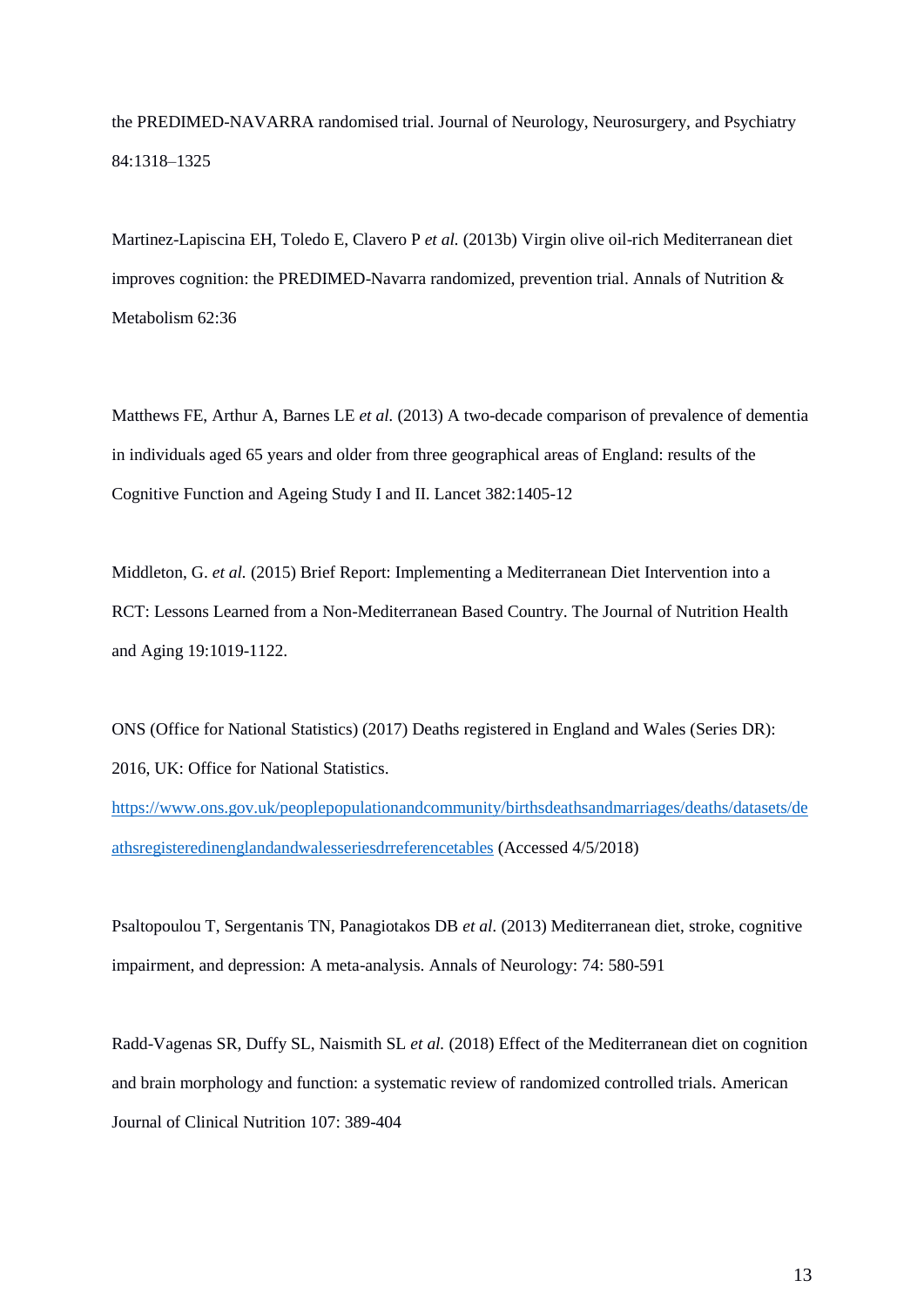SACN (Scientific Advisory Committee on Nutrition) (2018) Statement on Diet, Cognitive Impairment and Dementias

[https://assets.publishing.service.gov.uk/government/uploads/system/uploads/attachment\\_data/file/685](https://assets.publishing.service.gov.uk/government/uploads/system/uploads/attachment_data/file/685153/SACN_Statement_on_Diet__Cognitive_Impairment_and_Dementias.pdf) [153/SACN\\_Statement\\_on\\_Diet\\_\\_Cognitive\\_Impairment\\_and\\_Dementias.pdf.](https://assets.publishing.service.gov.uk/government/uploads/system/uploads/attachment_data/file/685153/SACN_Statement_on_Diet__Cognitive_Impairment_and_Dementias.pdf) (Accessed 4/5/2018)

Scarmeas N, Luchsinger JA, Schupf N *et al.* (2009) Physical activity, diet, and risk of Alzheimer disease. JAMA 302:627-37

Shannon OM, Stephan BCM, Minihane AM3 *et al.* (2018) Nitric oxide boosting effects of the Mediterranean diet: A potential mechanism of action. The Journals of Gerontology. Series A, Biological Sciences and Medical Sciences. Apr 19. [Epub ahead of print]

Singh B, Parsaik AK, Mielke MM *et al.* (2014) Association of mediterranean diet with mild cognitive impairment and Alzheimer's disease: a systematic review and meta-analysis. Journal of Alzheimer's Disease 39: 271-282

Sofi F, Abbate R, Gensini GF *et al.* (2010) Accruing evidence on benefits of adherence to the Mediterranean diet on health: an updated systematic review and meta-analysis. American Journal of Clinical Nutrition 92: 1189-1196

Tosti V, Bertozzi B, and Fontana, L (2017) Health Benefits of the Mediterranean diet: metabolic and molecular mechanisms. The Journals of Gerontology. Series A, Biological Sciences and Medical Sciences 73: 318-326

WHO (World Health Organisation) (2018) Dementia: key facts. http://www.who.int/en/newsroom/fact-sheets/detail/dementia. (Accessed 4/5/2018)